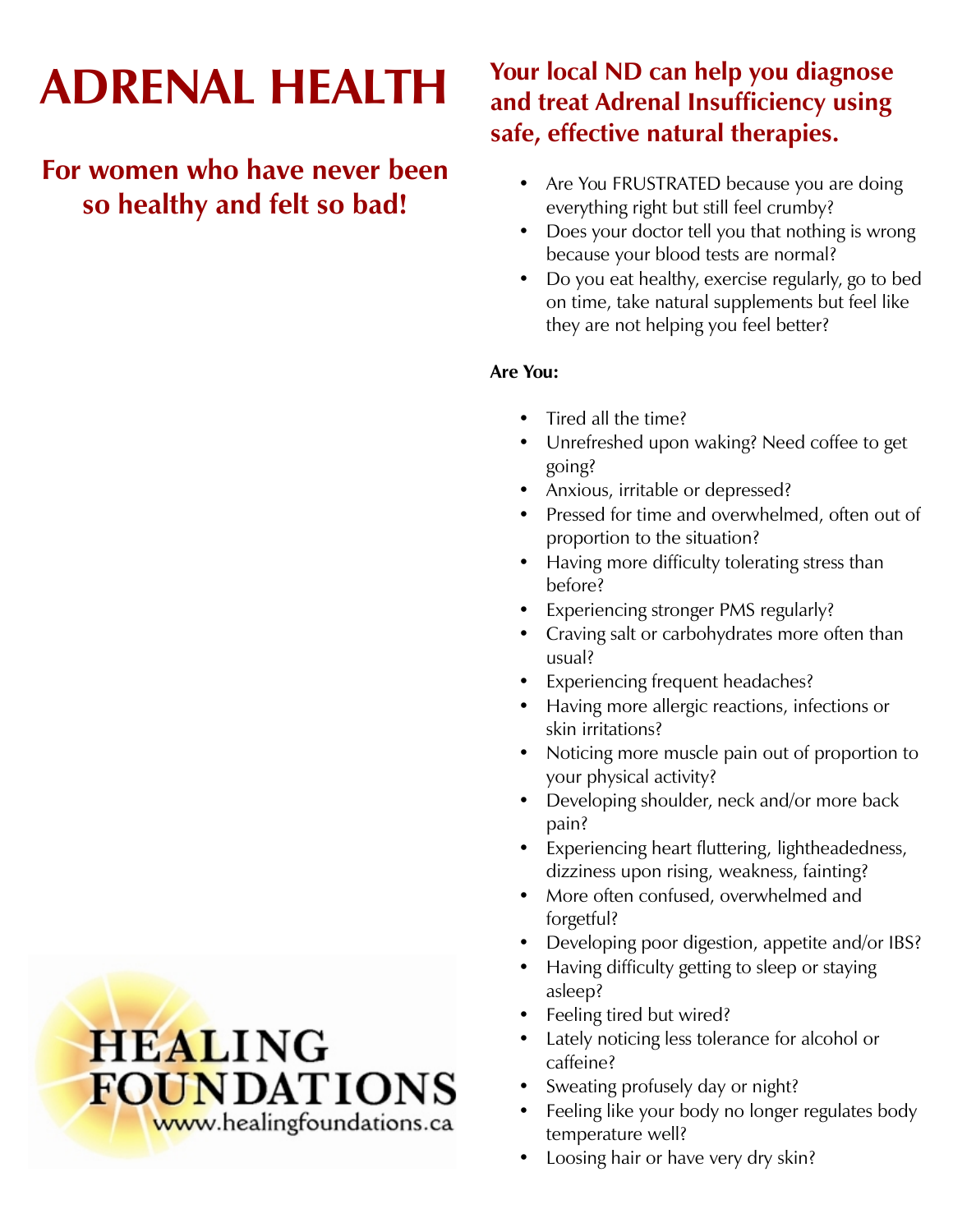# **YOU MIGHT BE SUFFERING FROM AN ADRENAL GLAND (AG) PROBLEM!**

## **What is the Adrenal Gland?**

- The body has two adrenal glands.
- They each sit on top of the kidneys in the mid-back, just under the last two ribs.

# **Why are the AGs important?**

- The AG's help us respond to stress.
- Psychological and physical stress equally require adrenal hormones to be secreted into the blood stream to help us respond, adapt and address a stressful situation.
- For example, the AGs release adrenaline and cortisol, which function to release glucose, fat and protein into the blood stream to give us energy to "fight" stress.
- These hormones also increase your heart rate, breathing, focus, concentration, and muscle tension (readiness) to prepare us to address stress.
- The AG's also release other substances on a regular basis to regulate fluid and electrolyte balance in the body.

### **IN GENERAL THE PURPOSE OF THE AGs ARE TO SUPPORT AN APPROPRIATE PHYSIOLOGICAL STRESS RESPONSE, WHILE PREVENTING BODY & MIND BREAKDOWN.**

# **What Causes AG Problems?**

- To understand the cause of AG problems, it is helpful to recognize the General Adaption Syndrome (GAS) developed by Hans Selye, former director of Experimental Medicine and Surgery at the Université de Montréal. He performed an integrated analysis of the effects of stress on adrenal gland function.
- His studies provide clinicians insight into how stress-induced illnesses arise and how to

manage stress related conditions in their patients.

# **According to Selye, there are three stages to the stress response:**

- 1. Alarm Phase (Acute Stress)
- 2. Resistance Phase (Chronic Stress)
- 3. Exhaustion Phase (Burn Out).

Stress includes not only psychological stress, but also any insult to the body that may tax adrenal gland function including: chronic infections. allergies, exposure to chemical toxins, use of stimulants or drug-like substances (caffeine, nicotine, marijuana), physical trauma such as a car accident. Other contributing factors include prolonged or repeated prednisone/corticosteroid use and poor eating or sleep habits.

# **1. Alarm Phase (Acute Stress):**

- This is when a stress is first encountered and an alarm is sounded in the body, often referred to as the "fight or flight" response. Hormonally, the AG's release cortisol and adrenaline. This is a normal defense mechanism that serves a critical function by stimulating the body/mind to respond to the threat at hand.
- Once this phase is over, the body goes through a 24-48 hour period of recovery, during which one desires primarily to rest.
- Prolonged Alarm Phase reactions can lead to illness due to immunosuppression and is seen in people suffering from conditions such as chronic anxiety and PTSD.

# **2. Resistance Phase (Chronic Stress):**

- **Due to the challenges of modern life, for many people, the perceived stressors are not short-term but chronic.**
- Levels of cortisol and adrenalin stay elevated. In this phase a person is at risk of developing infections, allergies, autoimmune conditions, high blood pressure and blood sugar, heart disease, diabetes, depression and osteoporosis.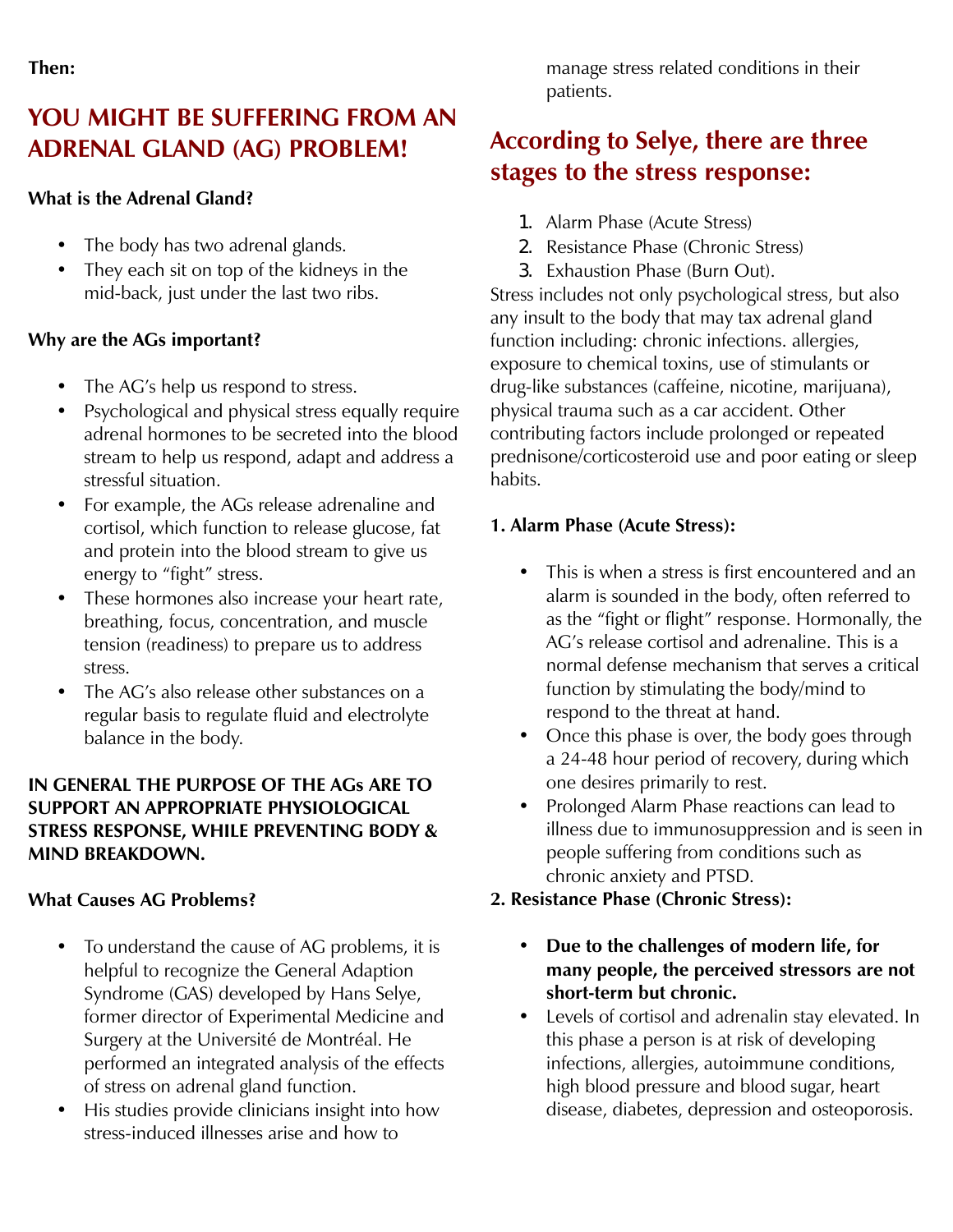### **3. Exhaustion Phase (Burn Out):**

- Chronic Stress can eventually lead to burn out. In this phase there is deficient release of cortisol, adrenalin and other important AG hormones.
- Adrenal exhaustion is associated with decreased resistance to stress and can lead to allergies, chronic fatigue, fibromyalgia, multiple chemical sensitivities, IBS, low blood pressure, insomnia, low thyroid function, lack of motivation and anxiety disorders.

### **ADRENAL INSUFFICIENCY IS COMMON IN WESTERN CULTURE DUE TO HIGH AMOUNTS OF PSYCHOLOGICAL STRESS AND ENVIRONMENTAL TOXINS.**

# **Can AG problems be detected through blood testing?**

- Yes. Blood tests can be used to measure circulating hormone levels related to adrenal function. However, in most cases of adrenal fatigue, since there is a wide variation in what's considered to be normal levels, many symptomatic patients may not show any irregularities, because the cause is a functional lack of adrenal reserve, as opposed to an outright deficiency – such as in a condition known as Addison's Disease.
- Nevertheless, some routine blood screenings can pick up on a patient's adrenal insufficiency and indicate the following: low sodium, high potassium, high or normal BUN, high eosinophils, low or normal cortisol.
- However, the best test to detect adrenal insufficiency is Salivary Cortisol. It is non-invasive and easy to do!
- The best way to use saliva testing is to measure cortisol levels four times per day (waking, noon, afternoon and evening).
- A Salivary Test is a "spit test". The patient will spit into a test tube four-times in one day to complete the cortisol test requirements. The patient is sent home with a test kit from their ND. A test like this costs approximately \$250.00

and may be covered by your health plan, as it is prescribed by your ND.

• MD's in this area, do not typically order Salivary Cortisol Tests.

# **How can my local ND help with Adrenal Problems**?

- Your ND will help you discover the underlying cause of your adrenal gland condition and employ safe, effective natural medicine and therapies to help your AG's heal and restore optimal function.
- Your ND will take a thorough health history, physical exam and order lab work to assess your overall health and determine a proper adrenal gland diagnosis, while prescribing an individualized treatment plan specific to your needs.
- ND's prescribe a combination of natural vitamins, minerals, herbs and homeopathics aimed to help your adrenal glands heal themselves and work more effectively.
- ND's also provide lifestyle counselling for diet/nutrition, exercise, sleep and stress-coping strategies important for adrenal and total body health.
- Your ND may also recommend complimentary treatments such as: Acupuncture, Osteopathy, or Massage to improve your adrenal condition.

# **Natural Ways to Care for Your Adrenal Glands**.

# **1. Healthy Stress Coping.**

Discover healthy ways to manage stress. Some well researched examples include: daily meditation (even 5 minutes per day!), yoga, cognitive behavioural therapy, journaling, self-nurturing activities (SNA). Some of my favourite SNA's include: long easy walks in nature with my dog, soaking in an Epsom salt bath, listening to calming classical music while reading a fictional novel, talking to a trusted friend.

**Your ND will help you discover your best and healthiest stress coping strategies.**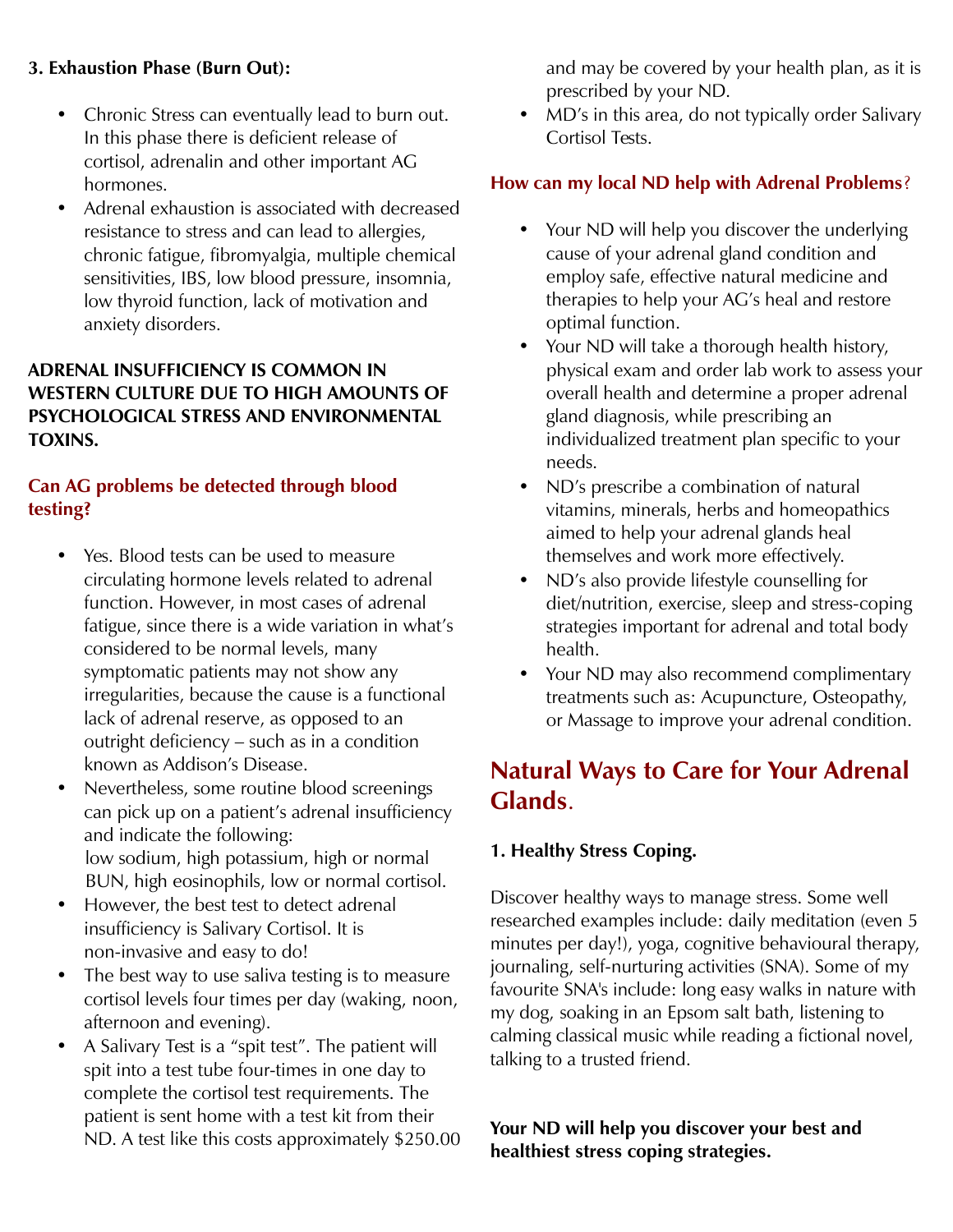# **2. Nutrition.**

#### **Avoid:**

Processed, preservative and sugar-laden foods. These substances harm the body and burden the adrenal glands interfering with proper functioning.

### **Consume:**

A whole foods diet, consisting of organic vegetables and fruit, beans, nuts, seeds, grains and organic animal products such as dairy, eggs and meat.

### **Limit:**

Stimulants, drugs and carbohydrates such as: caffeine, nicotine, marijuana and "white" carbohydrates (bread, cereal, crackers, cookies, baked goods, and pasta). These substances strain the adrenal glands and make them "work harder" leading to burn out and reduced stress tolerance.

#### **Increase:**

Healthy fats and protein such as fish, coconut, avocado, nuts, seeds, meat and wild game, eggs, goat milk products, some dairy and healthy oils (2-4 tbsp per day of either: olive, flax, avocado, coconut, grapeseed, walnut, or sunflower oils). People with adrenal insufficiency do better with a diet low on complex carbs, yet abundant in a variety of vegetables, fruits, healthy fats and proteins.

### **Eat Regularly:**

Skipping meals and snacks stresses the adrenal glands. Eat three meals and three snacks per day to keep blood sugar regular, thus supporting adrenal healing and health.

### **3. Lifestyle.**

### **Sleep!**

- Get eight to nine hours of sleep per night.
- Take a 20 minute power nap mid-afternoon when possible.
- The most ideal sleep routine for healthy adrenal glands is 10pm to 6am.
- Keep your sleep routine regular, even on weekends.
- Irregular sleep patterns strain the adrenal glands.
- If you have insomnia, seek help from your local ND to restore your natural sleep biology, which may be caused by adrenal burn out!

**Moderate aerobic exercise, full spectrum light, and stress management** support proper adrenal gland function.

### **However, over-exercise can deplete the adrenal glands. A good rule of thumb to follow is:**

- If you feel better after physical/aerobic activity then keep up your routine.
- If you feel worse: more tired, worn out, weaker, experience sore muscles and joints after physical activity then change your workouts to something less strenuous and less often.

### **Your ND will help you design an activity plan unique to your needs and one that restores your adrenal glands but keeps you feeling strong and fit! 4. Natural Medicines.**

- B-vitamins, Vitamin C, D, iron, omega three fats, magnesium, copper, zinc and chromium support AG healing and efficiency.
- Adding a pinch of salt to one or two meals, or even your water bottle, per day is important for people with adrenal insufficiency.
- There are some remarkable herbs for AG health and much scientific research has been dedicated to understanding the medicinal affect of the following herbs on AG restoration:

**Ashwaganda Licorice Astragalus Eleuthrococcus Rhodiola Schisandra** 

**Please seek guidance from your local ND before taking natural supplements and herbs.** 

**Your ND will help you determine what the best natural medicines and therapies are for you to help you heal from adrenal gland problems so you can**